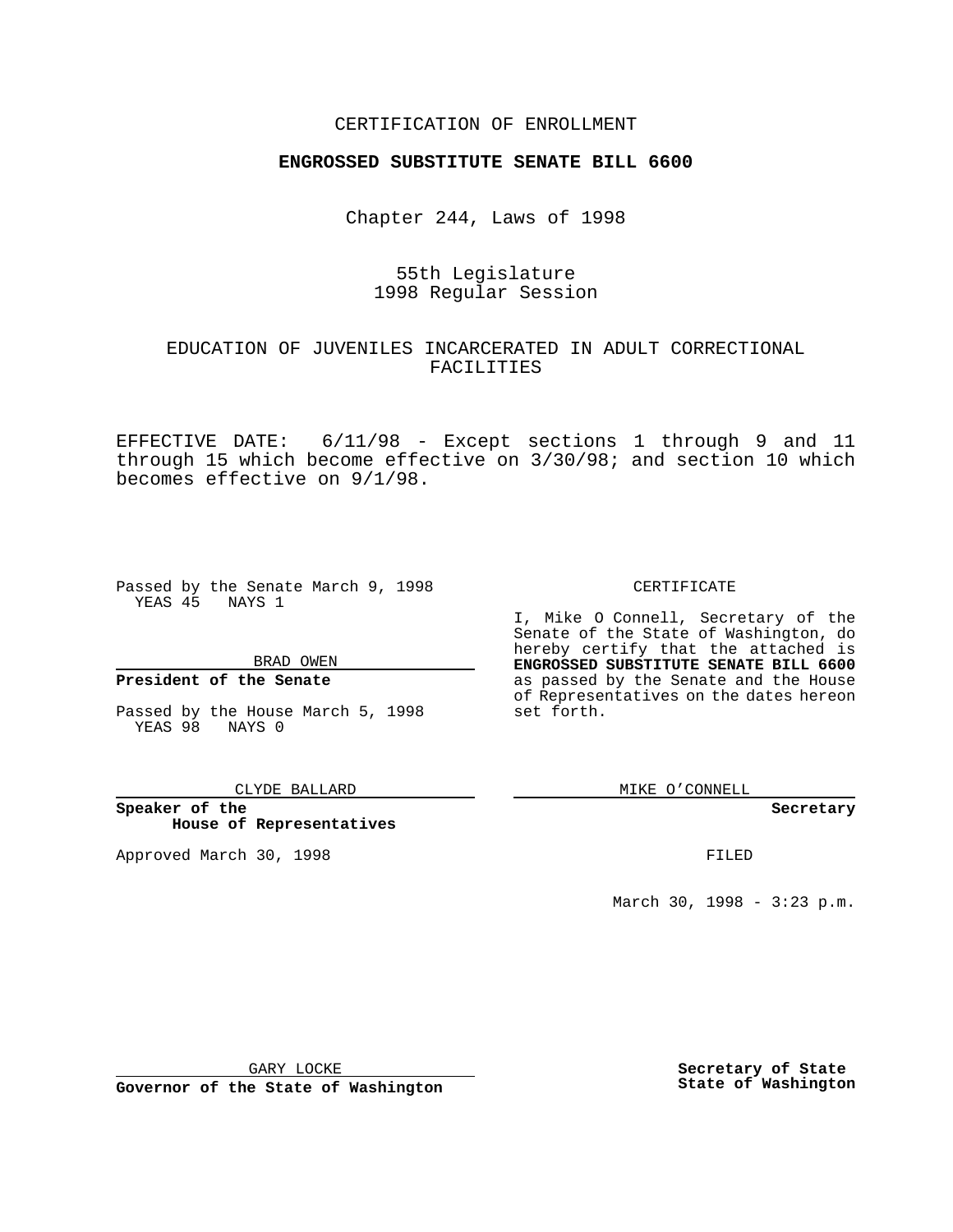## **ENGROSSED SUBSTITUTE SENATE BILL 6600** \_\_\_\_\_\_\_\_\_\_\_\_\_\_\_\_\_\_\_\_\_\_\_\_\_\_\_\_\_\_\_\_\_\_\_\_\_\_\_\_\_\_\_\_\_\_\_

\_\_\_\_\_\_\_\_\_\_\_\_\_\_\_\_\_\_\_\_\_\_\_\_\_\_\_\_\_\_\_\_\_\_\_\_\_\_\_\_\_\_\_\_\_\_\_

### AS AMENDED BY THE HOUSE

Passed Legislature - 1998 Regular Session

#### **State of Washington 55th Legislature 1998 Regular Session**

**By** Senate Committee on Education (originally sponsored by Senators T. Sheldon, Hochstatter, Long, Kohl, Oke and Winsley; by request of Superintendent of Public Instruction)

Read first time 02/04/98.

 AN ACT Relating to education of juveniles incarcerated in adult correctional facilities; amending RCW 72.09.460, 41.59.080, 28A.310.300, and 28A.225.010; adding a new section to chapter 41.56 RCW; adding a new section to chapter 28B.150 RCW; adding a new chapter to Title 28A RCW; providing an effective date; and declaring an emergency.

BE IT ENACTED BY THE LEGISLATURE OF THE STATE OF WASHINGTON:

 NEW SECTION. **Sec. 1.** The legislature intends to provide for the operation of education programs for the department of corrections' juvenile inmates. School districts, educational service districts, or any combination thereof should be the primary providers of the education programs. However, the legislature does not intend to preclude community and technical colleges, four-year institutions of higher education, or other qualified entities from contracting to provide all or part of these education programs if no school district or educational service district is willing to operate all or part of the education programs.

 The legislature finds that this chapter fully satisfies any constitutional duty to provide education programs for juvenile inmates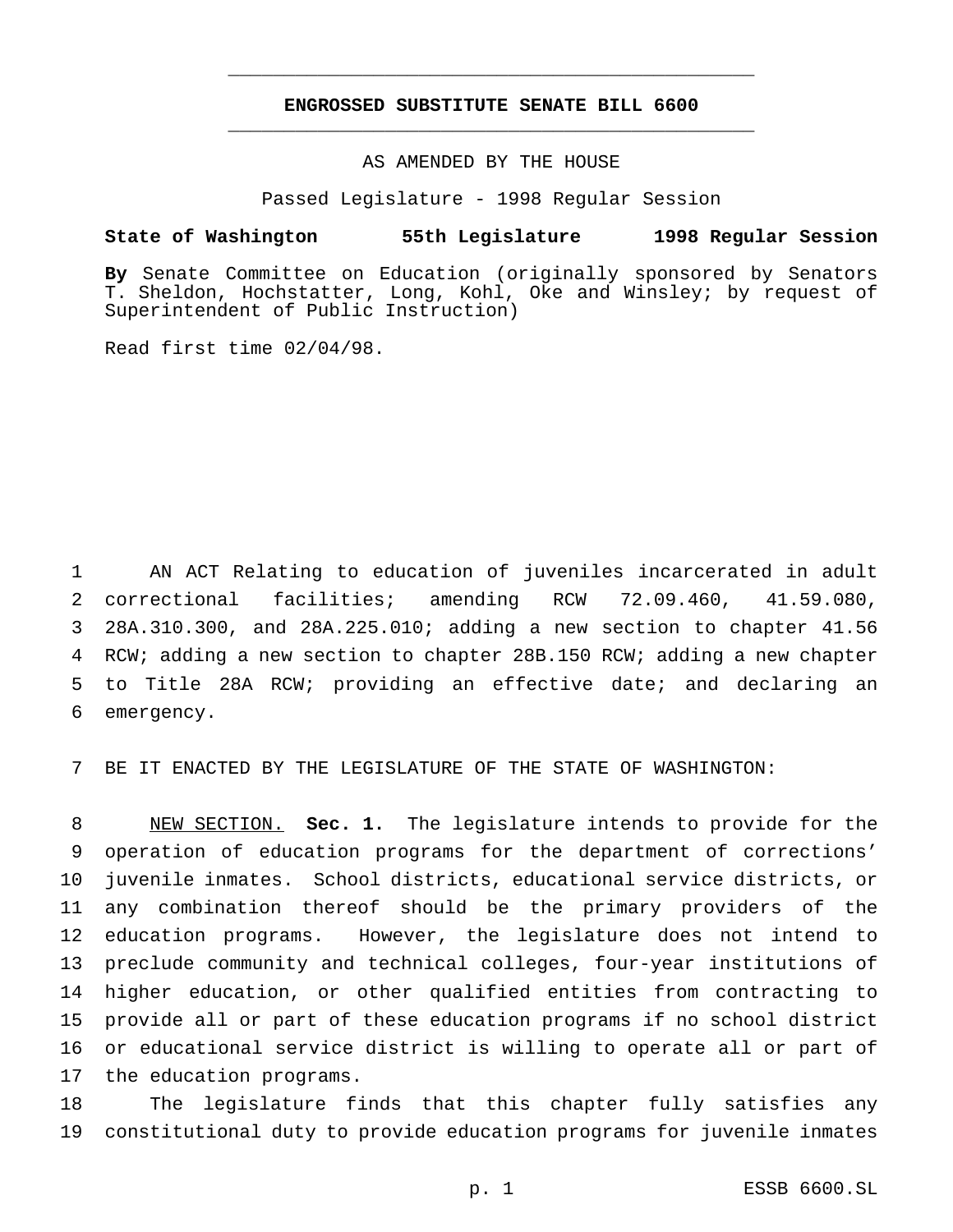in adult correctional facilities. The legislature further finds that biennial appropriations for education programs under this chapter amply provide for any constitutional duty to educate juvenile inmates in adult correctional facilities.

 NEW SECTION. **Sec. 2.** Any school district or educational service district may operate all or any portion of an education program for juveniles in accordance with this chapter, notwithstanding the fact the services or benefits provided extend beyond the geographic boundaries of the school district or educational service district providing the service.

 NEW SECTION. **Sec. 3.** The superintendent of public instruction shall solicit an education provider for the department of corrections' juvenile inmates within sixty days as follows:

 (1) The superintendent of public instruction shall notify and solicit proposals from all interested and capable school districts, educational service districts, institutions of higher education, private contractors, or any combination thereof. The notice shall describe the proposed education program's requirements and the appropriated amount. The selection of an education provider shall be in the following order:

 (a) The school district where there is an educational site for juveniles in an adult correctional facility maintained by the state department of corrections has first priority to operate an education program for inmates at that site. The district may elect to operate an education program by itself or with another school district, educational service district, institution of higher education, private contractor, or any combination thereof. If the school district elects not to exercise its priority, it shall notify the superintendent of public instruction within thirty calendar days of the day of solicitation.

 (b) The educational service district where there is an educational site for juveniles in an adult correctional facility maintained by the state department of corrections has second priority to operate an education program for inmates at that site. The educational service district may elect to do so by itself or with a school district, another educational service district, institution of higher education, private contractor, or any combination thereof. If the educational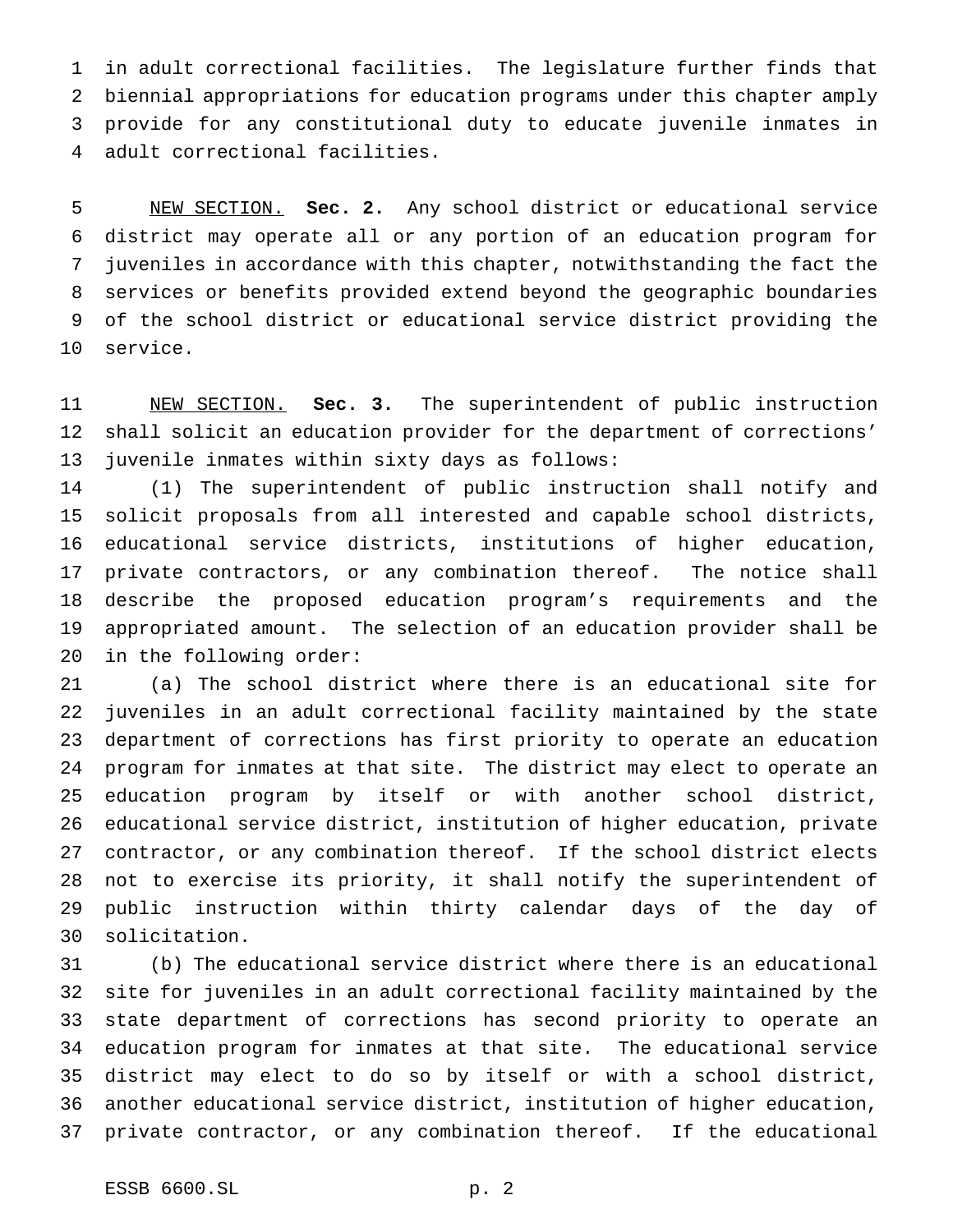service district elects not to exercise its priority, it shall notify the superintendent of public instruction within forty-five calendar days of the day of solicitation.

 (c) If neither the school district nor the educational service district chooses to operate an education program for inmates as provided for in (a) and (b) of this subsection, the superintendent of public instruction may contract with an entity, including, but not limited to, school districts, educational service districts, institutions of higher education, private contractors, or any combination thereof, within sixty calendar days of the day of solicitation. The selected entity may operate an education program by itself or with another school district, educational service district, institution of higher education, or private contractor, or any combination thereof.

 (2) If the superintendent of public instruction does not contract with an interested entity within sixty days of the day of solicitation, the educational service district where there is an educational site for juveniles in an adult correctional facility maintained by the state department of corrections shall begin operating the education program for inmates at the site within ninety days from the day of solicitation in subsection (1) of this section.

 NEW SECTION. **Sec. 4.** Except as otherwise provided for by contract under section 7 of this act, the duties and authority of a school district, educational service district, institution of higher education, or private contractor to provide for education programs under this chapter are limited to the following:

 (1) Employing, supervising, and controlling administrators, teachers, specialized personnel, and other persons necessary to conduct education programs, subject to security clearance by the department of corrections;

 (2) Purchasing, leasing, or renting and providing textbooks, maps, audiovisual equipment, paper, writing instruments, physical education equipment, and other instructional equipment, materials, and supplies 34 deemed necessary by the provider of the education programs;

 (3) Conducting education programs for inmates under the age of eighteen in accordance with program standards established by the superintendent of public instruction. The education provider shall develop the curricula, instructional methods, and educational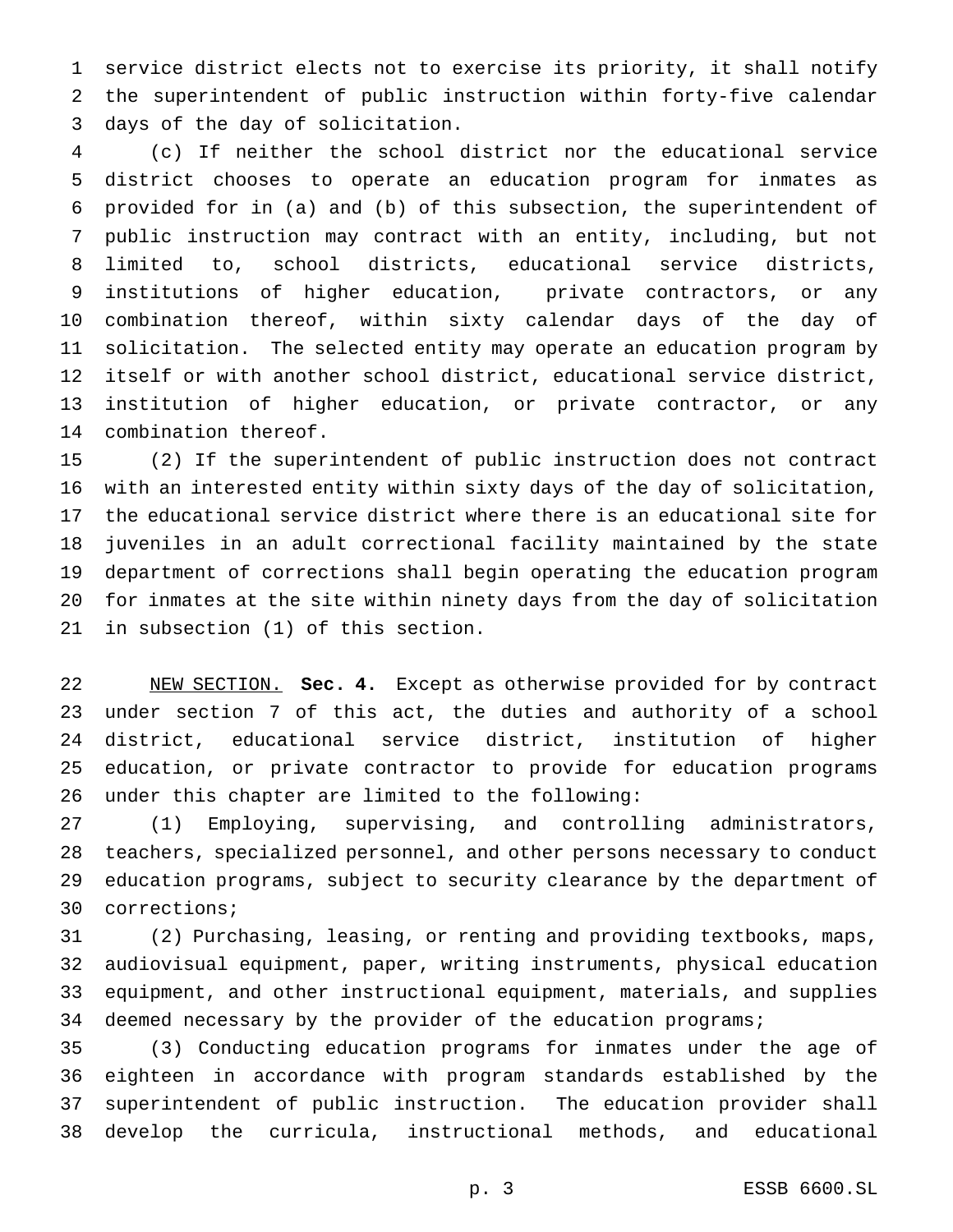objectives of the education programs, subject to applicable requirements of state and federal law. The department of corrections shall establish behavior standards that govern inmate participation in education programs, subject to applicable requirements of state and federal law;

 (4) Students age eighteen who have participated in an education program governed by this chapter may continue in the program with the permission of the department of corrections and the education provider, under the rules adopted by the superintendent of public instruction.

 NEW SECTION. **Sec. 5.** School districts and educational service districts providing an education program to juvenile inmates in an adult corrections facility, notwithstanding that their geographical boundaries do not include the facility, may:

 (1) Award appropriate diplomas or certificates to inmates who successfully complete graduation requirements;

 (2) Spend only funds appropriated by the legislature and allocated by the superintendent of public instruction for the exclusive purpose of maintaining and operating education programs under this chapter, including direct and indirect costs of maintaining and operating the education programs, and funds from federal and private grants, bequests, and gifts made for that purpose. School districts may not expend excess tax levy proceeds authorized for school district purposes to pay costs incurred under this chapter.

 NEW SECTION. **Sec. 6.** To support each education program under this chapter, the department of corrections and each superintendent or chief administrator of a correction facility shall:

 (1) Through construction, lease, or rental of space, provide necessary building and exercise spaces for the education program that is secure, separate, and apart from space occupied by nonstudent inmates;

 (2) Through construction, lease, or rental, provide vocational instruction machines; technology and supporting equipment; tools, building, and exercise facilities; and other equipment and fixtures deemed necessary by the department of corrections to conduct the education program;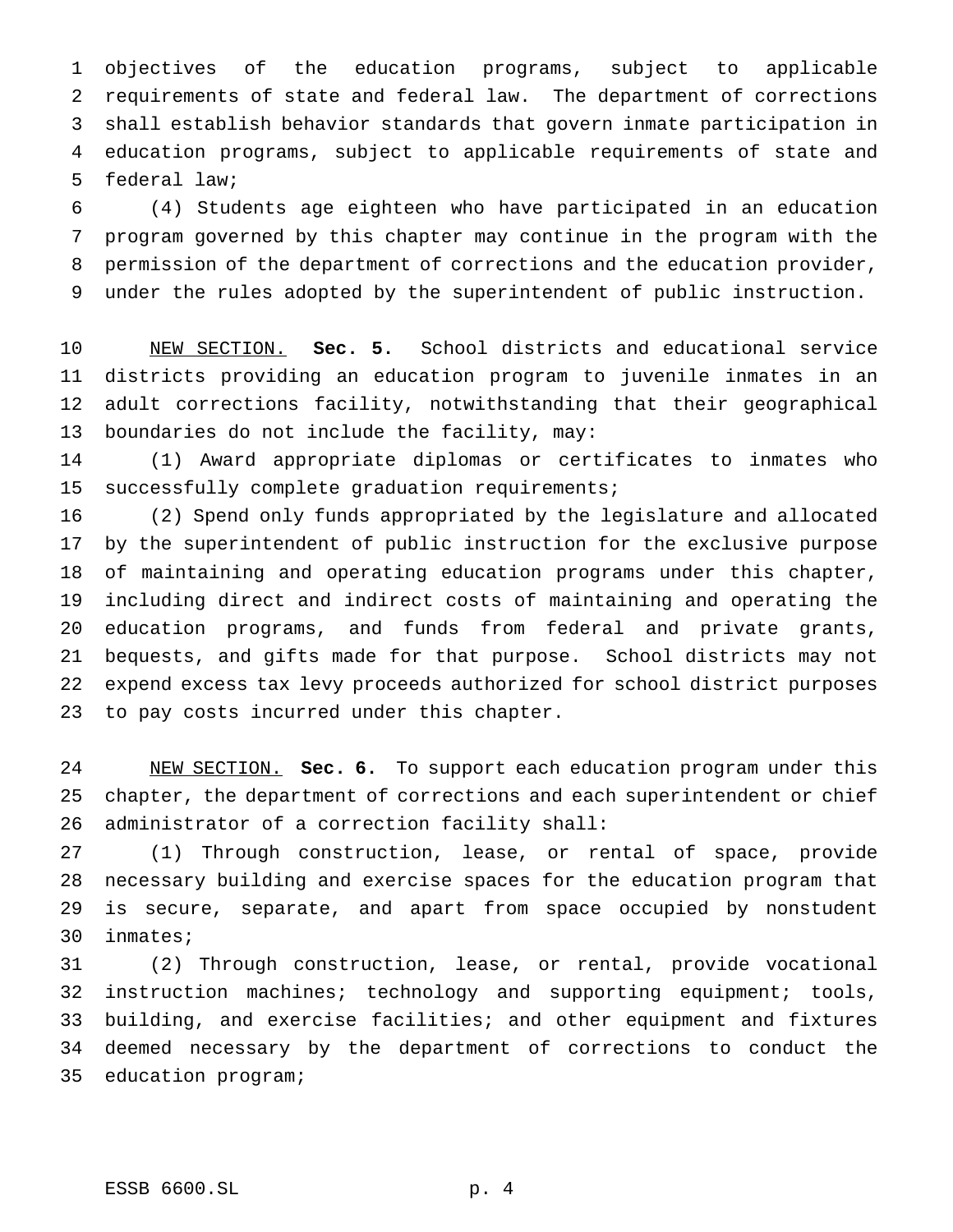(3) Provide heat, lights, telephone, janitorial services, repair services, and other support services for the building and exercise spaces, equipment, and fixtures provided under this section;

 (4) Employ, supervise, and control security staff to safeguard agents of the education providers and inmates while engaged in educational and related activities conducted under this chapter;

 (5) Provide clinical and medical evaluation services necessary for a determination by the education provider of the educational needs of inmates; and

 (6) Provide such other support services and facilities as are reasonably necessary to conduct the education program.

 NEW SECTION. **Sec. 7.** Each education provider under this chapter and the department of corrections shall negotiate and execute a written contract for each school year or such longer period as may be agreed to that delineates the manner in which their respective duties and authority will be cooperatively performed and exercised, and any disputes and grievances resolved through mediation, and if necessary, arbitration. Any such contract may provide for the performance of duties by an education provider in addition to those set forth in this chapter, including duties imposed upon the department of corrections and its agents under section 6 of this act if supplemental funding provided by the department of corrections is available to fully pay the direct and indirect costs of these additional duties.

 NEW SECTION. **Sec. 8.** By April 15th of each school year, the department of corrections shall provide written notice to the superintendent of public instruction and education providers operating programs under this chapter of any reasonably foreseeable education site closures, reductions in the number of inmates or education services, or any other cause for a reduction in certificated or classified staff the next school year. In the event the department of corrections fails to provide notice as required by this section, the department is liable and responsible for the payment of the salary and employment-related costs for the next school year of each employee whose contract would or could have been nonrenewed but for the failure of the department to provide notice. Disputes arising under this section shall be resolved in accordance with the alternative dispute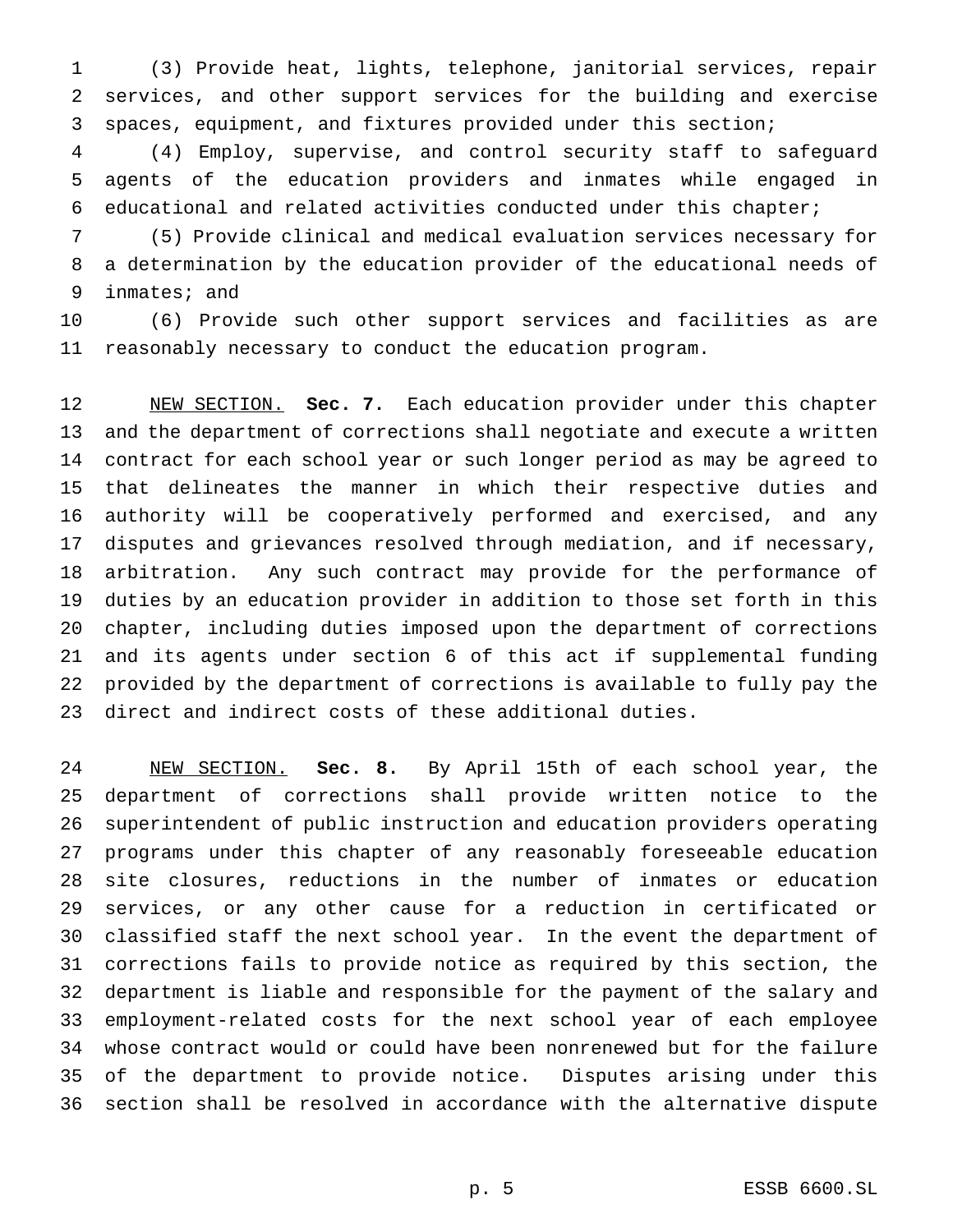resolution method or methods specified in the contract required by section 7 of this act.

 NEW SECTION. **Sec. 9.** The superintendent of public instruction shall:

 (1) Allocate money appropriated by the legislature to administer and provide education programs under this chapter to school districts, educational service districts, and other education providers selected under section 3 of this act that have assumed the primary responsibility to administer and provide education programs under this chapter. The allocation of moneys to any private contractor is contingent upon and must be in accordance with a contract between the private contractor and the department of corrections; and

 (2) Adopt rules in accordance with chapter 34.05 RCW that establish reporting, program compliance, audit, and such other accountability requirements as are reasonably necessary to implement this chapter and related provisions of the biennial operating act effectively.

 **Sec. 10.** RCW 72.09.460 and 1997 c 338 s 43 are each amended to read as follows:

 (1) The legislature intends that all inmates be required to participate in department-approved education programs, work programs, or both, unless exempted under subsection (4) of this section. Eligible inmates who refuse to participate in available education or work programs available at no charge to the inmates shall lose privileges according to the system established under RCW 72.09.130. Eligible inmates who are required to contribute financially to an education or work program and refuse to contribute shall be placed in another work program. Refusal to contribute shall not result in a loss of privileges. The legislature recognizes more inmates may agree to participate in education and work programs than are available. The department must make every effort to achieve maximum public benefit by placing inmates in available and appropriate education and work programs.

33 (2) The department shall provide access to a program of education to all offenders who are under the age of eighteen and who have not met 35 high school graduation or general equivalency diploma requirements in accordance with chapter 28A.-- RCW (sections 1 through 9 of this act). 37 The program of education established by the department and education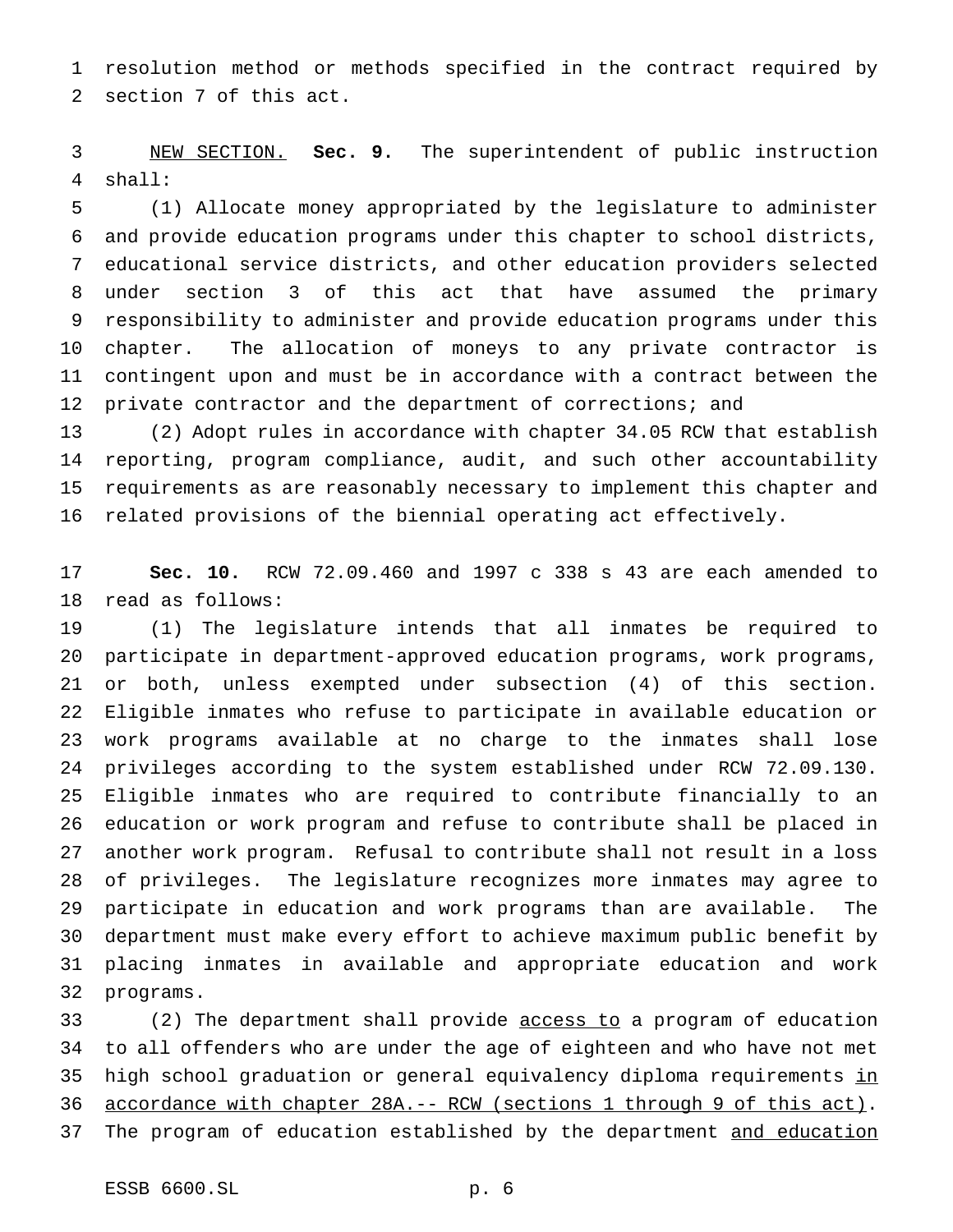1 provider under section 3 of this act for offenders under the age of eighteen must provide each offender a choice of curriculum that will assist the inmate in achieving a high school diploma or general 4 equivalency diploma. The program of education may include but not be limited to basic education, prevocational training, work ethic skills, conflict resolution counseling, substance abuse intervention, and anger management counseling. The curriculum may balance these and other 8 rehabilitation, work, and training components.

 (3) The department shall, to the extent possible and considering all available funds, prioritize its resources to meet the following goals for inmates in the order listed:

 (a) Achievement of basic academic skills through obtaining a high school diploma or its equivalent and achievement of vocational skills necessary for purposes of work programs and for an inmate to qualify for work upon release;

 (b) Additional work and education programs based on assessments and placements under subsection (5) of this section; and

(c) Other work and education programs as appropriate.

 (4) The department shall establish, by rule, objective medical standards to determine when an inmate is physically or mentally unable to participate in available education or work programs. When the department determines an inmate is permanently unable to participate in any available education or work program due to a medical condition, the inmate is exempt from the requirement under subsection (1) of this section. When the department determines an inmate is temporarily unable to participate in an education or work program due to a medical condition, the inmate is exempt from the requirement of subsection (1) of this section for the period of time he or she is temporarily disabled. The department shall periodically review the medical condition of all temporarily disabled inmates to ensure the earliest possible entry or reentry by inmates into available programming.

 (5) The department shall establish, by rule, standards for participation in department-approved education and work programs. The standards shall address the following areas:

 (a) Assessment. The department shall assess all inmates for their basic academic skill levels using a professionally accepted method of scoring reading, math, and language skills as grade level equivalents. The department shall determine an inmate's education history, work history, and vocational or work skills. The initial assessment shall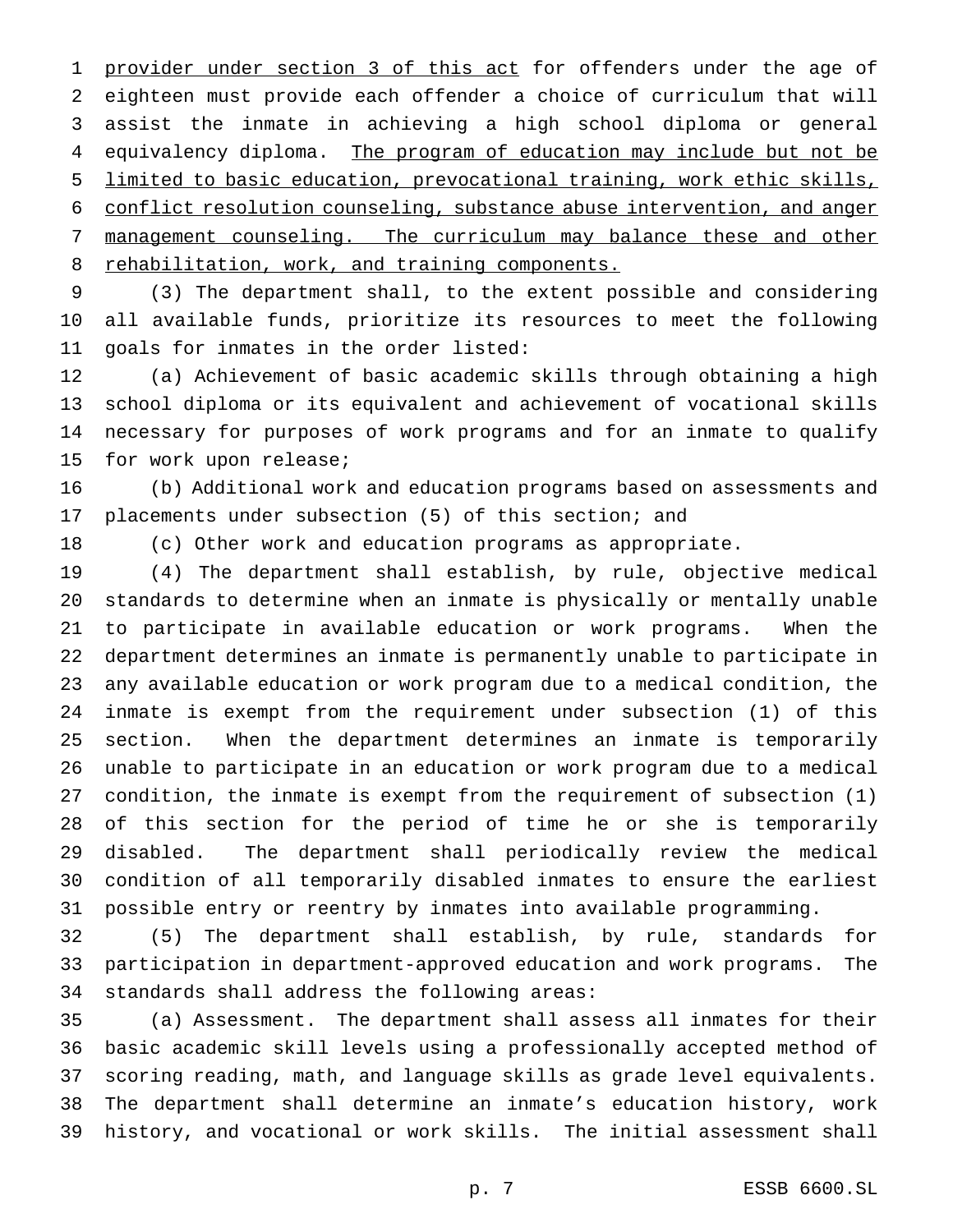be conducted, whenever possible, within the first thirty days of an inmate's entry into the correctional system, except that initial assessments are not required for inmates who are sentenced to life without the possibility of release, assigned to an intensive management unit within the first thirty days after entry into the correctional system, are returning to the correctional system within one year of a prior release, or whose physical or mental condition renders them unable to complete the assessment process. The department shall track and record changes in the basic academic skill levels of all inmates reflected in any testing or assessment performed as part of their education programming;

 (b) Placement. The department shall follow the policies set forth in subsection (1) of this section in establishing criteria for placing inmates in education and work programs. The department shall, to the extent possible, place all inmates whose composite grade level score for basic academic skills is below the eighth grade level in a combined education and work program. The placement criteria shall include at least the following factors:

 (i) An inmate's release date and custody level, except an inmate shall not be precluded from participating in an education or work program solely on the basis of his or her release date;

(ii) An inmate's education history and basic academic skills;

(iii) An inmate's work history and vocational or work skills;

 (iv) An inmate's economic circumstances, including but not limited to an inmate's family support obligations; and

 (v) Where applicable, an inmate's prior performance in department-approved education or work programs;

 (c) Performance and goals. The department shall establish, and periodically review, inmate behavior standards and program goals for all education and work programs. Inmates shall be notified of applicable behavior standards and program goals prior to placement in an education or work program and shall be removed from the education or work program if they consistently fail to meet the standards or goals; (d) Financial responsibility. (i) The department shall establish a formula by which inmates, based on their ability to pay, shall pay all or a portion of the costs or tuition of certain programs. Inmates shall, based on the formula, pay a portion of the costs or tuition of participation in: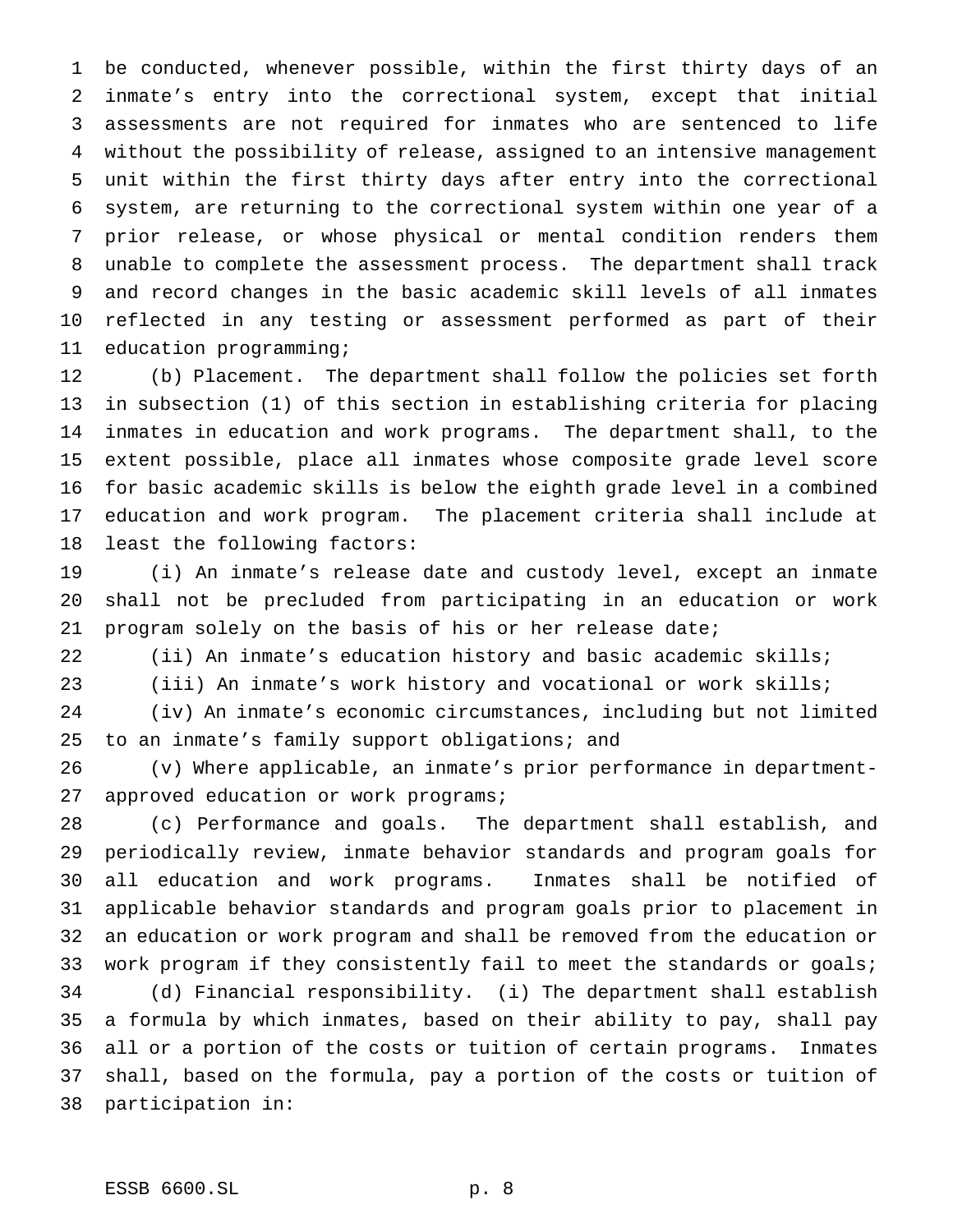(A) Second and subsequent vocational programs associated with an inmate's work programs; and

 (B) An associate of arts or baccalaureate degree program when placement in a degree program is the result of a placement made under this subsection;

(ii) Inmates shall pay all costs and tuition for participation in:

 (A) Any postsecondary academic degree program which is entered independently of a placement decision made under this subsection; and (B) Second and subsequent vocational programs not associated with

an inmate's work program.

 Enrollment in any program specified in (d)(ii) of this subsection shall only be allowed by correspondence or if there is an opening in an education or work program at the institution where an inmate is incarcerated and no other inmate who is placed in a program under this subsection will be displaced; and

 (e) Notwithstanding any other provision in this section, an inmate sentenced to life without the possibility of release:

 (i) Shall not be required to participate in education programming; and

 (ii) May receive not more than one postsecondary academic degree in a program offered by the department or its contracted providers.

 If an inmate sentenced to life without the possibility of release requires prevocational or vocational training for a work program, he or she may participate in the training subject to this section.

 (6) The department shall coordinate education and work programs among its institutions, to the greatest extent possible, to facilitate continuity of programming among inmates transferred between institutions. Before transferring an inmate enrolled in a program, the department shall consider the effect the transfer will have on the inmate's ability to continue or complete a program. This subsection shall not be used to delay or prohibit a transfer necessary for legitimate safety or security concerns.

 (7) Before construction of a new correctional institution or expansion of an existing correctional institution, the department shall adopt a plan demonstrating how cable, closed-circuit, and satellite television will be used for education and training purposes in the institution. The plan shall specify how the use of television in the education and training programs will improve inmates' preparedness for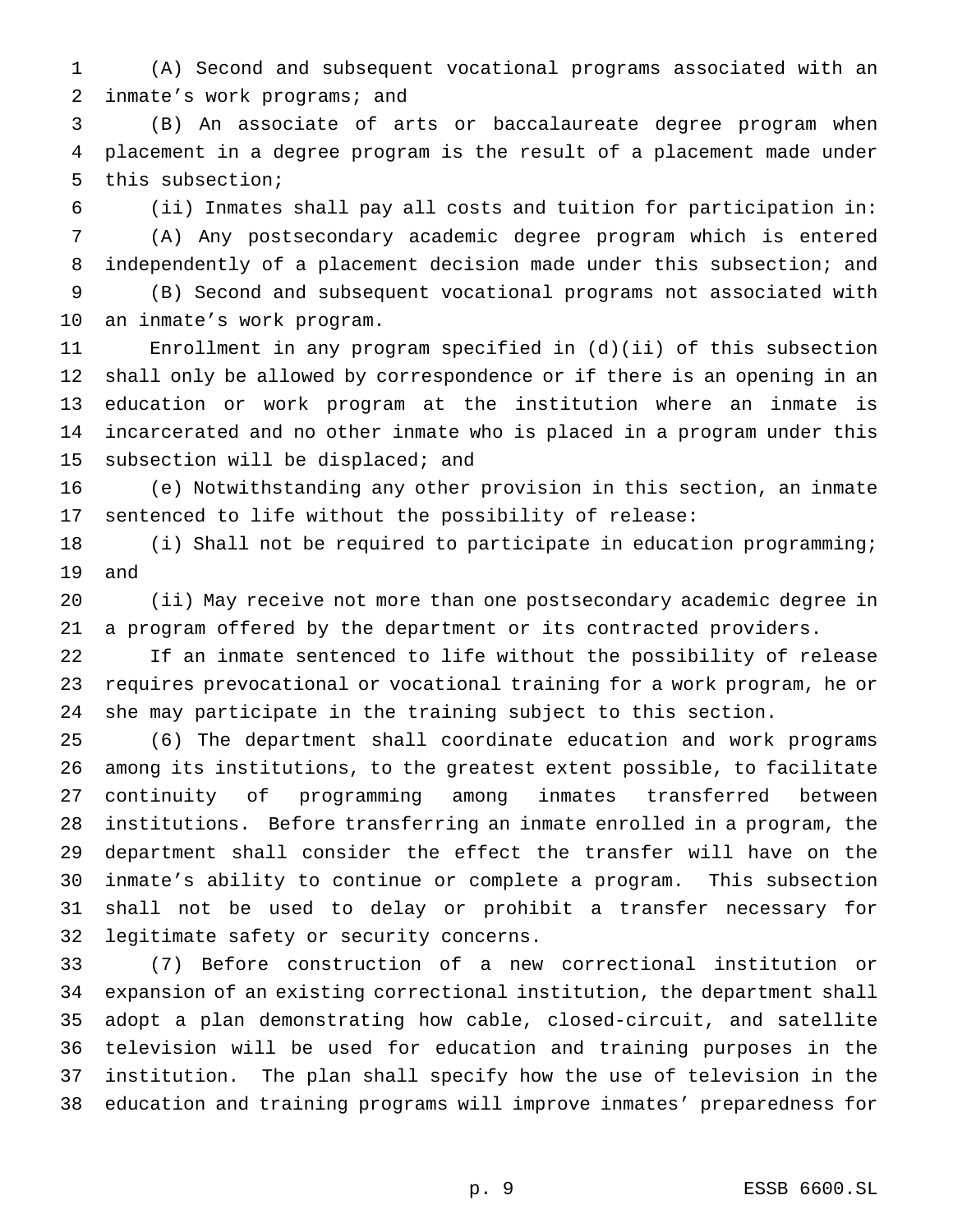available work programs and job opportunities for which inmates may qualify upon release.

 (8) The department shall adopt a plan to reduce the per-pupil cost of instruction by, among other methods, increasing the use of volunteer instructors and implementing technological efficiencies. The plan shall be adopted by December 1996 and shall be transmitted to the legislature upon adoption. The department shall, in adoption of the plan, consider distance learning, satellite instruction, video tape usage, computer-aided instruction, and flexible scheduling of offender instruction.

 (9) Following completion of the review required by section 27(3), chapter 19, Laws of 1995 1st sp. sess. the department shall take all necessary steps to assure the vocation and education programs are relevant to work programs and skills necessary to enhance the employability of inmates upon release.

 **Sec. 11.** RCW 41.59.080 and 1975 1st ex.s. c 288 s 9 are each amended to read as follows:

 The commission, upon proper application for certification as an exclusive bargaining representative or upon petition for change of unit definition by the employer or any employee organization within the time limits specified in RCW 41.59.070(3), and after hearing upon reasonable notice, shall determine the unit appropriate for the purpose of collective bargaining. In determining, modifying or combining the bargaining unit, the commission shall consider the duties, skills, and working conditions of the educational employees; the history of collective bargaining; the extent of organization among the educational 27 employees; and the desire of the educational employees; except that:

 (1) A unit including nonsupervisory educational employees shall not be considered appropriate unless it includes all such nonsupervisory 30 educational employees of the employer; and

 (2) A unit that includes only supervisors may be considered appropriate if a majority of the employees in such category indicate by 33 vote that they desire to be included in such a unit; and

 (3) A unit that includes only principals and assistant principals may be considered appropriate if a majority of such employees indicate 36 by vote that they desire to be included in such a unit; and

 (4) A unit that includes both principals and assistant principals and other supervisory employees may be considered appropriate if a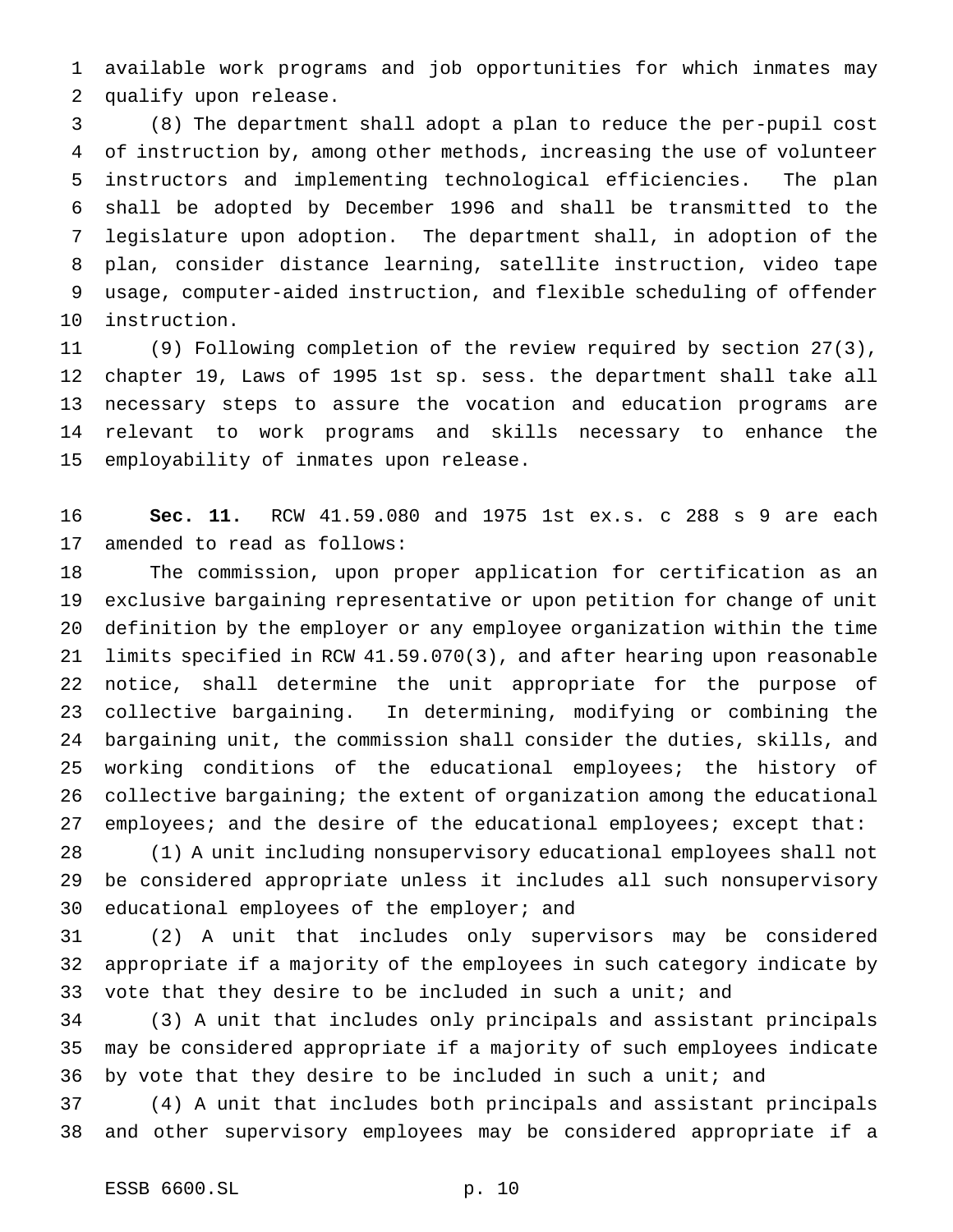majority of the employees in each category indicate by vote that they 2 desire to be included in such a unit; and

 (5) A unit that includes supervisors and/or principals and assistant principals and nonsupervisory educational employees may be considered appropriate if a majority of the employees in each category indicate by vote that they desire to be included in such a unit; and

 (6) A unit that includes only employees in vocational-technical institutes or occupational skill centers may be considered to constitute an appropriate bargaining unit if the history of bargaining 10 in any such school district so justifies; and

 (7) Notwithstanding the definition of collective bargaining, a unit that contains only supervisors and/or principals and assistant principals shall be limited in scope of bargaining to compensation, hours of work, and the number of days of work in the annual employment 15 contracts<sub>i and</sub>

 (8) The bargaining unit of certificated employees of school districts, educational service districts, or institutions of higher education that are education providers under chapter 28A.-- RCW 19 (sections 1 through 9 of this act) must be limited to the employees working as education providers to juveniles in each adult correctional 21 facility maintained by the department of corrections and must be separate from other bargaining units in school districts, educational service districts, or institutions of higher education.

 NEW SECTION. **Sec. 12.** A new section is added to chapter 41.56 RCW to read as follows:

 This chapter applies to the bargaining unit of classified employees of school districts, educational service districts, or institutions of higher education that are education providers under chapter 28A.-- RCW (sections 1 through 9 of this act). Such bargaining units must be limited to the employees working as education providers to juveniles in each adult correctional facility maintained by the department of corrections and must be separate from other bargaining units in school districts, educational service districts, or institutions of higher education.

 **Sec. 13.** RCW 28A.310.300 and 1990 c 33 s 283 are each amended to read as follows: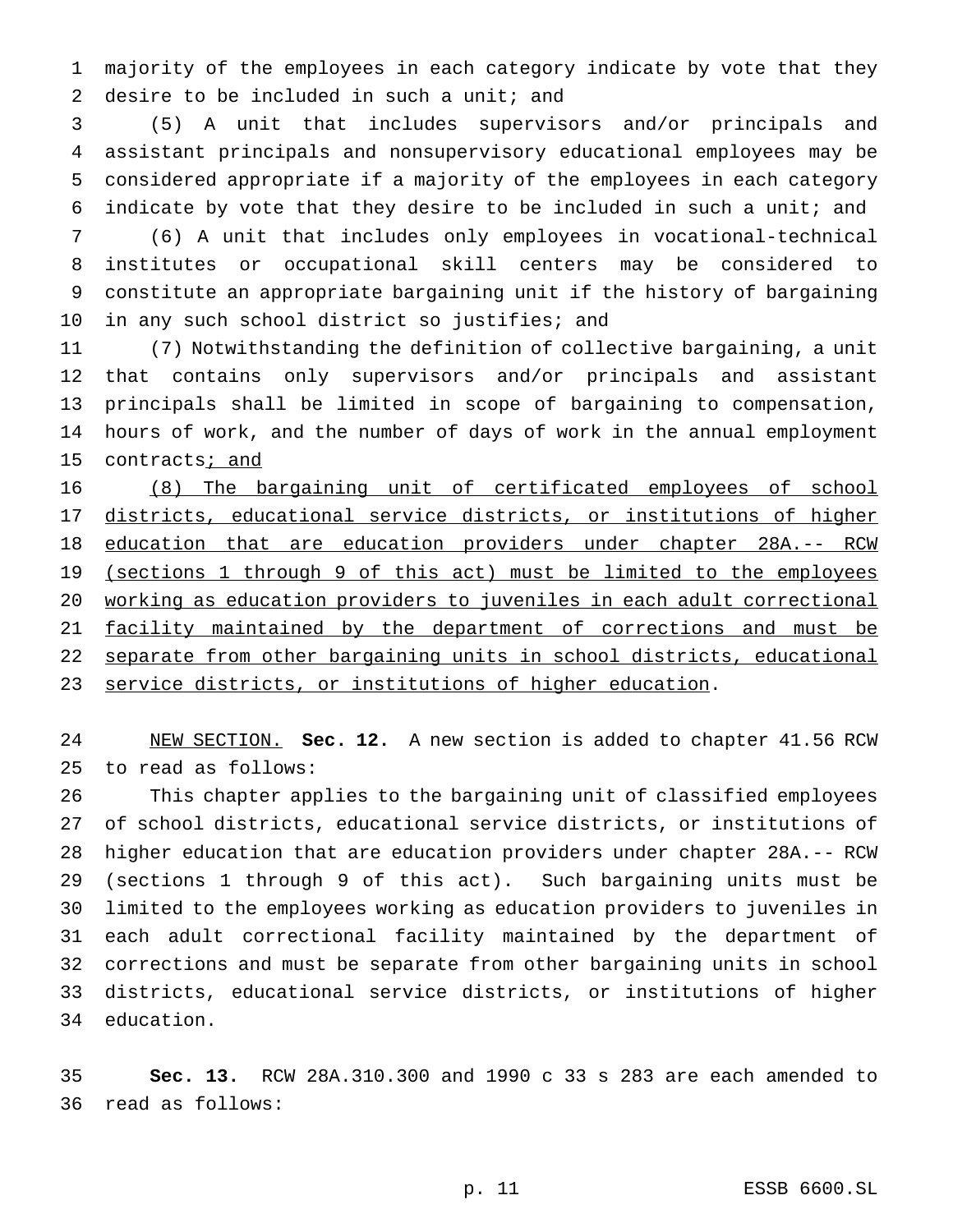In addition to other powers and duties as provided by law, each educational service district superintendent shall:

 (1) Assist the school districts in preparation of their budgets as provided in chapter 28A.505 RCW.

 (2) Enforce the provisions of the compulsory attendance law as provided in RCW 28A.225.010 through ((28A.225.150)) 28A.225.140, 28A.200.010, and 28A.200.020.

 (3) Perform duties relating to capital fund aid by nonhigh districts as provided in chapter 28A.540 RCW.

 (4) Carry out the duties and issue orders creating new school districts and transfers of territory as provided in chapter 28A.315 RCW.

 (5) Perform the limited duties as provided in chapter 28A.-- RCW 14 (sections 1 through 9 of this act).

 (6) Perform all other duties prescribed by law and the educational service district board.

 **Sec. 14.** RCW 28A.225.010 and 1996 c 134 s 1 are each amended to read as follows:

 (1) All parents in this state of any child eight years of age and under eighteen years of age shall cause such child to attend the public school of the district in which the child resides and such child shall have the responsibility to and therefore shall attend for the full time when such school may be in session unless:

 (a) The child is attending an approved private school for the same time or is enrolled in an extension program as provided in RCW 28A.195.010(4);

 (b) The child is receiving home-based instruction as provided in subsection (4) of this section;

 (c) The child is attending an education center as provided in chapter 28A.205 RCW;

 (d) The school district superintendent of the district in which the child resides shall have excused such child from attendance because the child is physically or mentally unable to attend school, is attending a residential school operated by the department of social and health 35 services, is incarcerated in an adult correctional facility, or has been temporarily excused upon the request of his or her parents for purposes agreed upon by the school authorities and the parent: PROVIDED, That such excused absences shall not be permitted if deemed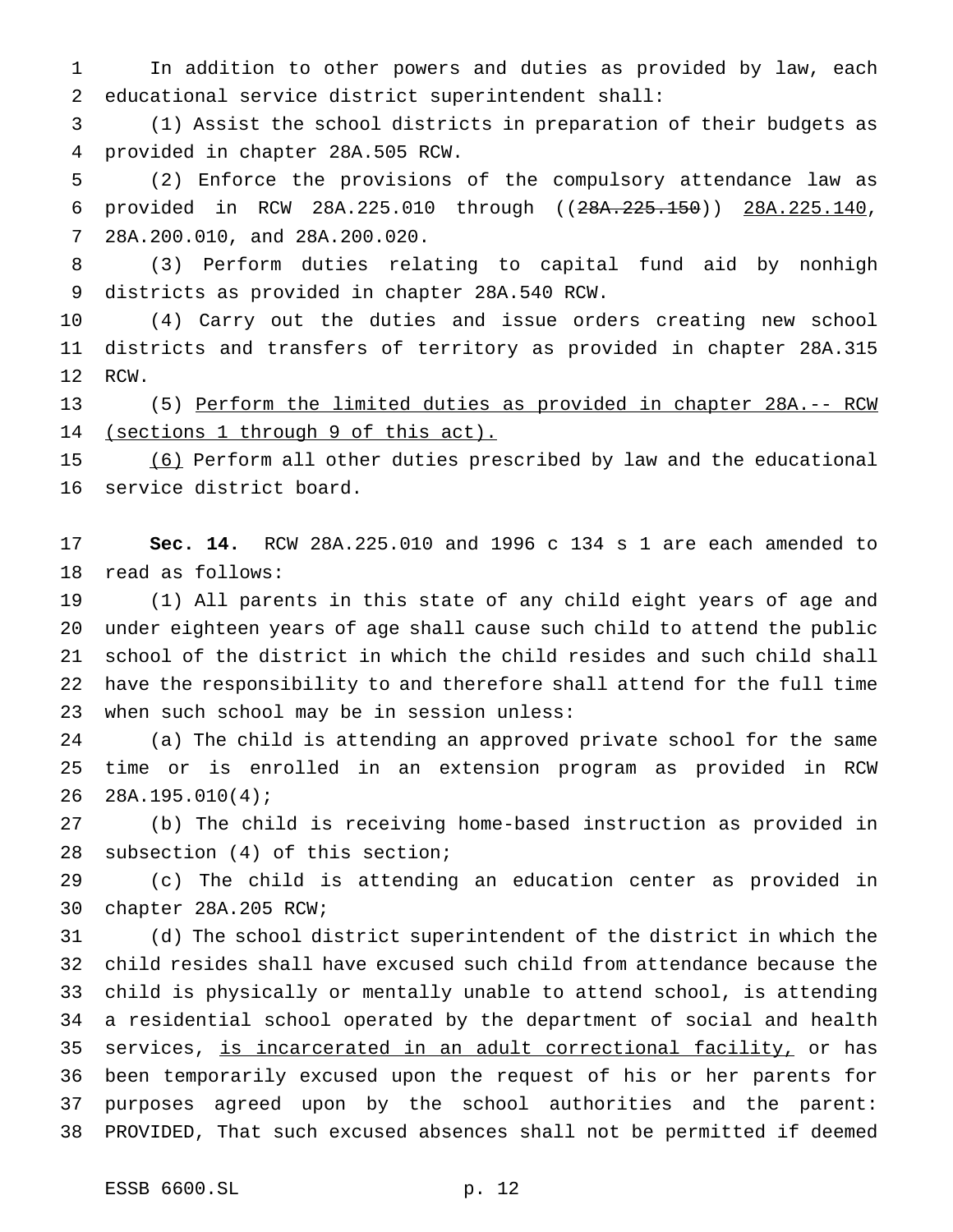to cause a serious adverse effect upon the student's educational progress: PROVIDED FURTHER, That students excused for such temporary absences may be claimed as full time equivalent students to the extent they would otherwise have been so claimed for the purposes of RCW 28A.150.250 and 28A.150.260 and shall not affect school district compliance with the provisions of RCW 28A.150.220; or

(e) The child is sixteen years of age or older and:

 (i) The child is regularly and lawfully employed and either the parent agrees that the child should not be required to attend school or the child is emancipated in accordance with chapter 13.64 RCW;

 (ii) The child has already met graduation requirements in accordance with state board of education rules and regulations; or

 (iii) The child has received a certificate of educational competence under rules and regulations established by the state board of education under RCW 28A.305.190.

 (2) A parent for the purpose of this chapter means a parent, guardian, or person having legal custody of a child.

 (3) An approved private school for the purposes of this chapter and chapter 28A.200 RCW shall be one approved under regulations established by the state board of education pursuant to RCW 28A.305.130.

 (4) For the purposes of this chapter and chapter 28A.200 RCW, instruction shall be home-based if it consists of planned and supervised instructional and related educational activities, including a curriculum and instruction in the basic skills of occupational education, science, mathematics, language, social studies, history, health, reading, writing, spelling, and the development of an appreciation of art and music, provided for a number of hours equivalent to the total annual program hours per grade level established for approved private schools under RCW 28A.195.010 and 28A.195.040 and if such activities are:

 (a) Provided by a parent who is instructing his or her child only and are supervised by a certificated person. A certificated person for purposes of this chapter and chapter 28A.200 RCW shall be a person certified under chapter 28A.410 RCW. For purposes of this section, "supervised by a certificated person" means: The planning by the certificated person and the parent of objectives consistent with this subsection; a minimum each month of an average of one contact hour per week with the child being supervised by the certificated person; and evaluation of such child's progress by the certificated person. The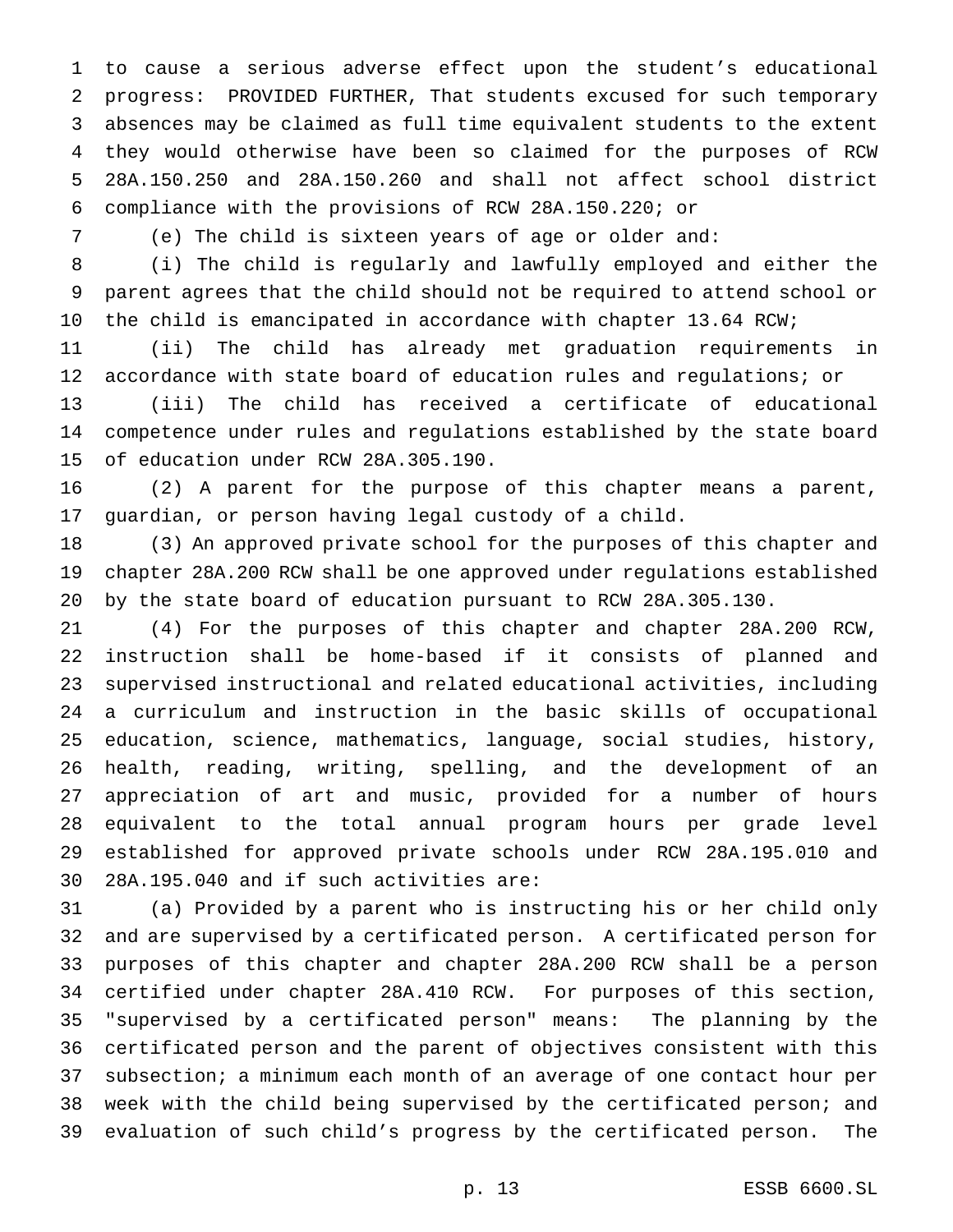number of children supervised by the certificated person shall not exceed thirty for purposes of this subsection; or

 (b) Provided by a parent who is instructing his or her child only and who has either earned forty-five college level quarter credit hours or its equivalent in semester hours or has completed a course in home- based instruction at a postsecondary institution or a vocational-technical institute; or

 (c) Provided by a parent who is deemed sufficiently qualified to provide home-based instruction by the superintendent of the local school district in which the child resides.

 (5) The legislature recognizes that home-based instruction is less structured and more experiential than the instruction normally provided in a classroom setting. Therefore, the provisions of subsection (4) of this section relating to the nature and quantity of instructional and related educational activities shall be liberally construed.

 NEW SECTION. **Sec. 15.** A new section is added to chapter 28A.150 RCW to read as follows:

 (1) The department of corrections and the superintendent of public instruction shall conduct a study to determine the educational needs of inmates under the age of twenty-one incarcerated in jail and prison, the impact of providing educational services and special educational services to those inmates on the security and penological interests of the correctional institutions that incarcerate those inmates, and the ability of local school districts, the community and technical colleges, private vendors, juvenile detention centers, and the correctional institutions to provide those educational and special services.

 (2) The department and the superintendent of public instruction shall consult with the following groups:

(a) The Washington association of school administrators;

 (b) The individual school districts and educational service districts in which the department or a county jail may operate a school for inmates under age twenty-one;

(c) The Washington association of counties;

(d) The state board for community and technical colleges;

(e) The higher education coordinating board;

 (f) The United States department of education office of special education programs and the office for civil rights;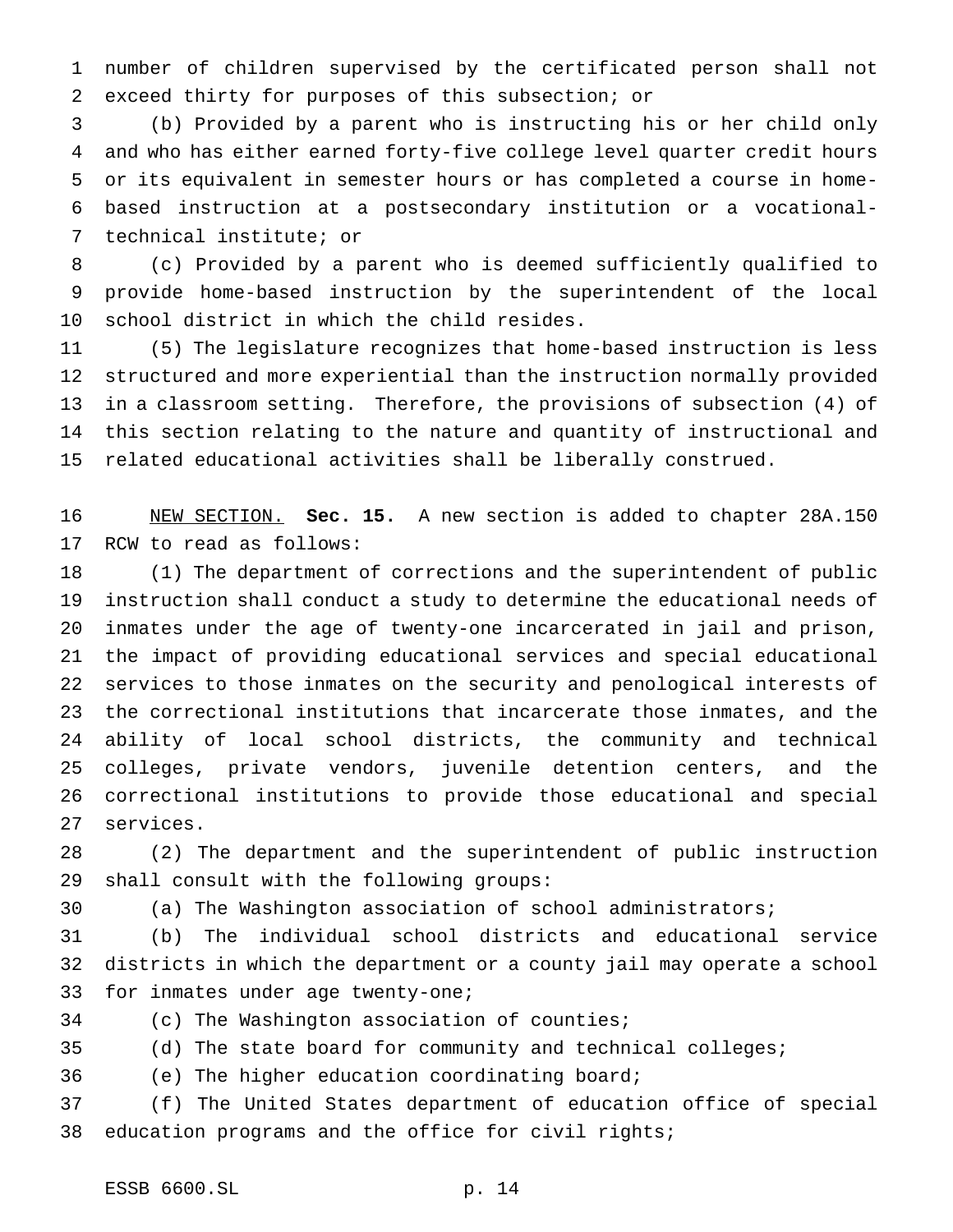(g) The juvenile rehabilitation administration's residential school programs;

(h) The juvenile court administrators;

(i) The attorney general;

(j) Columbia legal services;

(k) The Washington association of prosecuting attorneys;

 (l) The school districts that provide educational services to juvenile offenders incarcerated in state juvenile residential schools; and

 (m) Any other person or association that in the opinion of the department or the superintendent of public instruction may assist in the study.

 (3) No later than May 1, 1998, the department and the superintendent of public instruction shall provide to the committees on education in the house and senate, the criminal justice and corrections committee in the house, the human services and corrections committee in the senate, and the house and senate fiscal committees, a profile of all offenders under the age of twenty-one who are incarcerated in a department of corrections' facility. The profile shall identify the offenders individually by the following:

(a) Age;

(b) Offense or offenses of commitment;

(c) Criminal history;

(d) Anticipated length of stay;

 (e) The number of serious infractions committed by the offender during incarceration and the number of times, if any, the offender has 27 been placed in an intensive management unit;

28 (f) The offender's custody level;

 (g) Whether the offender has a high school diploma or a general equivalency diploma;

(h) The last grade the offender completed;

 (i) Whether the offender, in the educational placement prior to incarceration was identified as a child with a disability or had an individualized education program;

 (j) Whether the offender would qualify for transition planning and services under 20 U.S.C. Sec. 1414(d)(6);

 (k) Whether the department has security or penological interests that warrant modification of an existing individualized education program or placement as provided by 20 U.S.C. Sec. 1414(d)(6);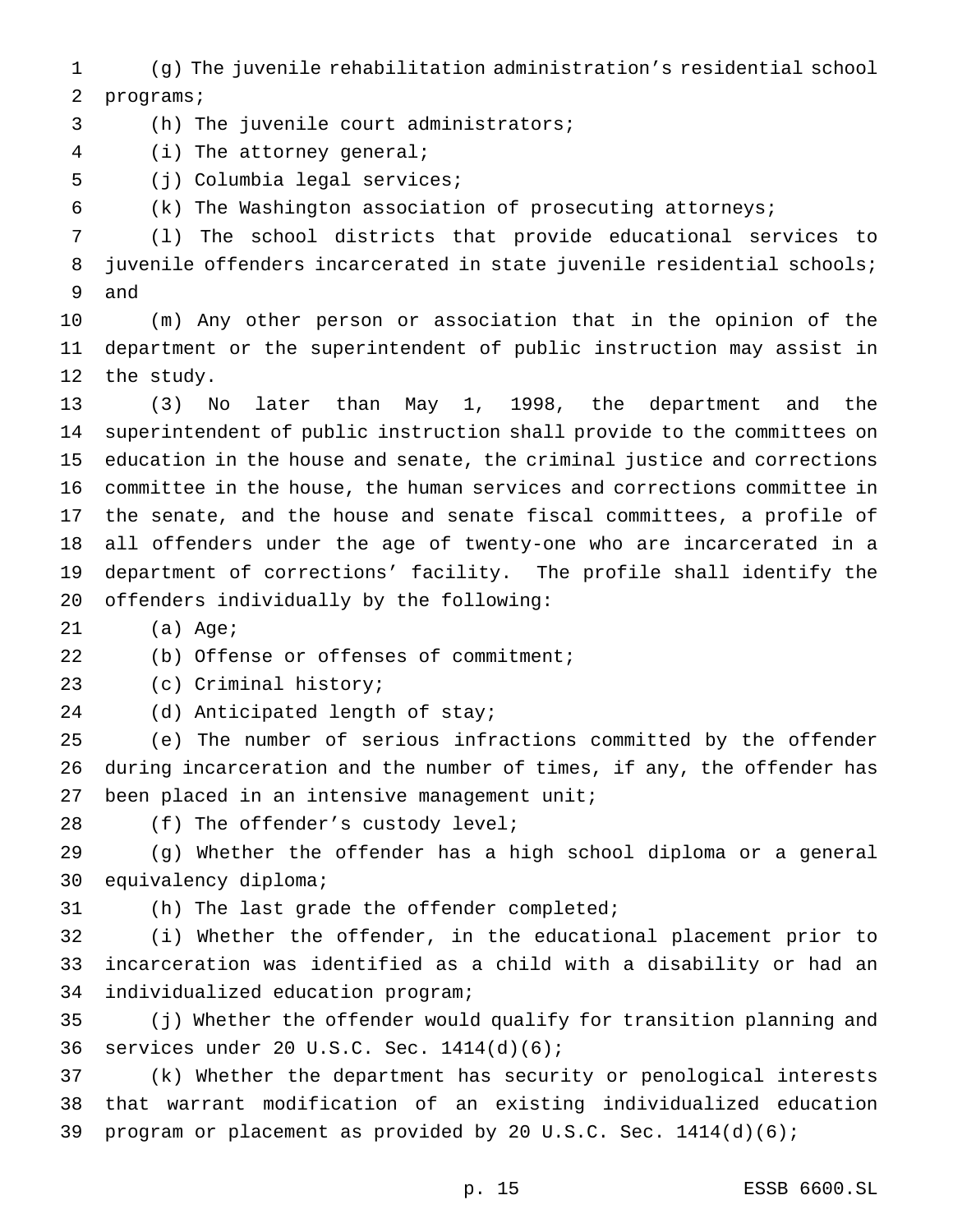(l) Whether the offender has participated in any educational programs offered by the department; and

 (m) Whether the offender may be in need of special education and related services. This subsection does not require the department or the superintendent to evaluate an offender to determine if the offender is a child with disabilities in need of special education and related services.

 (4) No later than September 1, 1998, the department of corrections and the superintendent of public instruction shall provide to the committees identified in subsection (3) of this section a profile of inmates under the age of twenty-one confined in county jails between the effective date of this section and August 1, 1998. The profile shall identify the inmates' characteristics as listed in subsection (3) of this section and shall include all inmates detained in a county correctional facility whether arrested, charged, pending trial, or convicted. The department and the superintendent of public instruction shall assist the counties in gathering this information.

 (5) No later than September 1, 1998, the department and the superintendent of public instruction shall make a preliminary report to the committees listed in subsection (3) of this section, identifying the educational needs of inmates under the age of twenty-one in adult correctional facilities, the impact of providing educational services to those inmates on the security and penological interests of the correctional institutions that incarcerate those inmates, and the ability of local school districts, the community and technical colleges, private vendors, juvenile detention centers, and the correctional institutions to provide those educational services. The department and the superintendent, in consultation with the office of financial management, shall estimate the various capital and operating costs of providing basic educational services or basic skills education to offenders under age twenty-one, and special education and related services to all inmates under age twenty-one or to just those inmates under age eighteen and between the ages of eighteen and twenty-one who were identified as a child with a disability or had an individualized education program in the educational placement prior to incarceration in an adult correctional facility. The department and the superintendent of public instruction shall inform the committees as to which educational entity or entities are able and willing to provide those educational services.